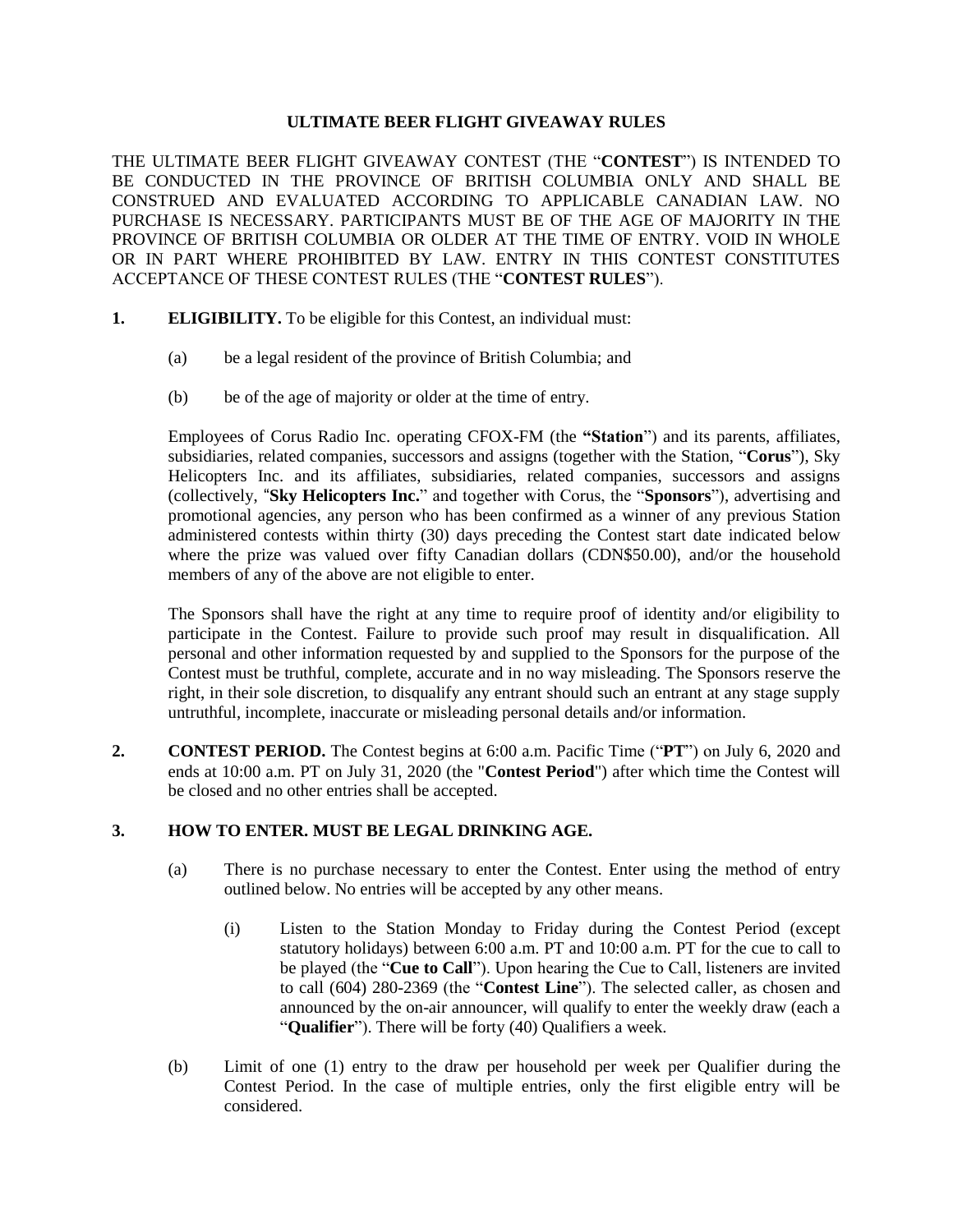- (c) All entries become the sole property of the Sponsors and will not be returned for any reason. Entries must be received no later than the end of the Contest Period. Entries will be declared invalid if they are late, illegible, incomplete, damaged, irregular, mutilated, forged, garbled or mechanically or electronically reproduced. Unless otherwise set out herein, no communication or correspondence will be exchanged with entrants except with those selected as a potential winner.
- (d) Streaming listeners may be listening to a delayed stream of the radio signal, which may vary depending on the device on which you are listening and the speed of the internet connection. Sponsors recommend turning on a radio to the Station for the Cue to Call. Sponsors assume no liability for entrants not making timely phone calls to the Station due to delays in the streamed signal.
- (e) If the telephone connection between the Station announcer and an entrant is not clear, such that the announcer and/or entrant cannot hear each other or the entrant is disconnected, that entrant may, in the sole discretion of the Sponsors, be disqualified and the Releasees (defined below) will not be liable in any way.

# **4. PRIZES**

- (a) **Prizes.** There are four (4) prizes ("**Prizes**"; each "**Prize**") available to be won by the Prize winners ("**Winners**"; each, a "**Winner**") each consisting of:
	- (i) A 20 minutes private helicopter flight for the Winner and his/her guest (the "**Guest**") from Sky Helicopters Hangar (SKY Hanger, Pitt Meadows Regional Airport, 170 – 18799 Airport Way, Pitt Meadows, BC V3Y 2B4) including tour narrative provided by the pilot; and
	- (ii) A 30 minutes craft beer tasting for the Winner and his/her Guest at a location within the British Columbia wilderness including a sampling four (4) unique west coast craft beer selections.
- (b) Each Prize has an approximate value of Five Hundred Ninety Eight Canadian Dollars (CDN \$598.00).
- (c) Winners are not entitled to monetary difference between actual Prize value and stated approximate Prize value, if any.
- (d) The Sponsors and/or the Sponsors' representatives will contact the Winners to coordinate the provision of the Prize within three (3) business days once such Winner has been successfully contacted and notified of his/her Prize and fulfilled the requirements set out herein.

## **5. PRIZE CONDITIONS.**

(a) The Prize must be redeemed within six (6) months of being awarded. Should a Winner and/or Guest be unable to participate on the dates and times designated by the Sponsors, the Prize will be forfeited and awarded to an alternate winner. The Winners must coordinate Prize fulfilment directly with Sky Helicopters Inc.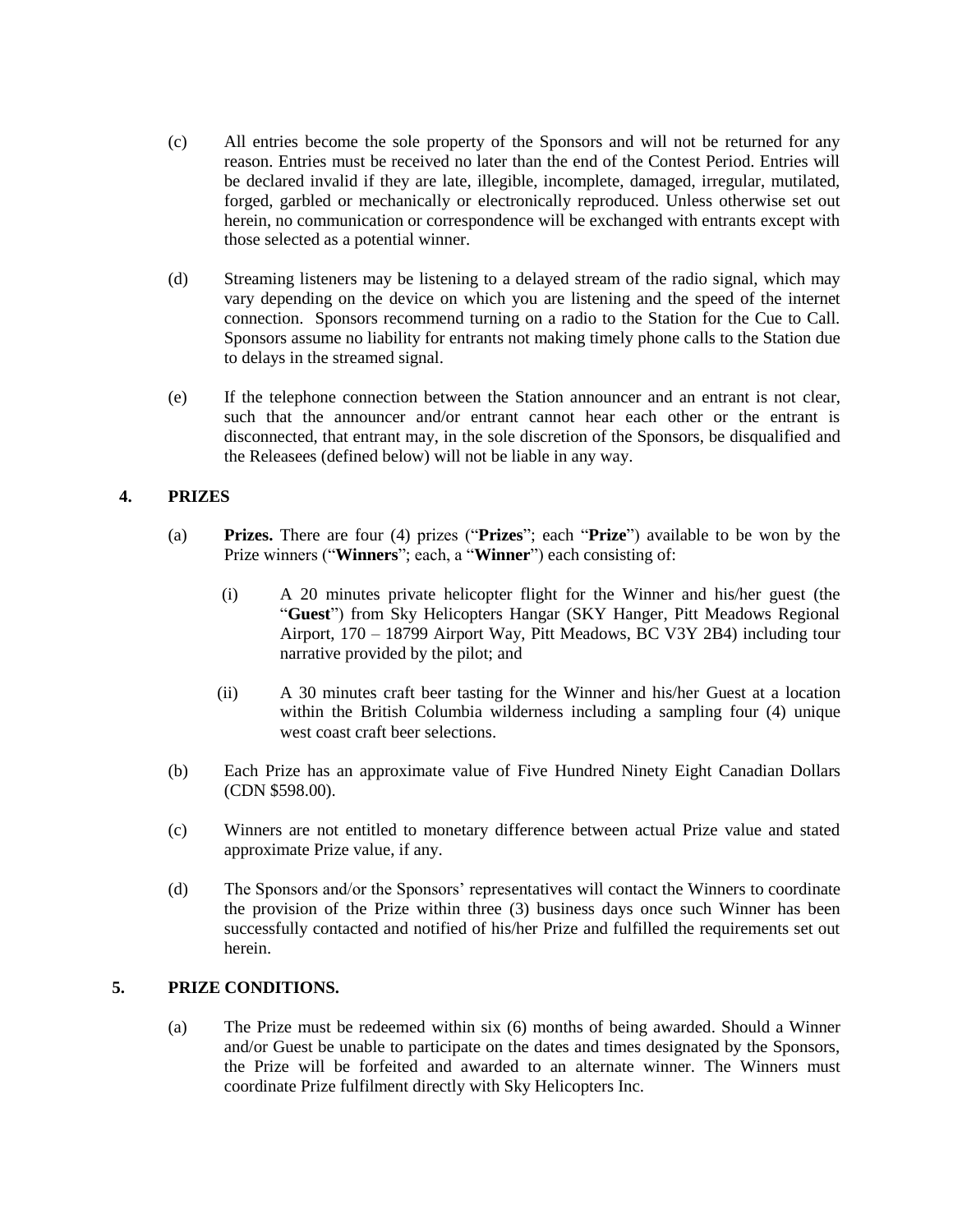- (b) Winner and Guest will be responsible for all incidental costs and expenses not explicitly included in the Prize, including without limitation, transportation to and from originating airport, taxes, gratuities, meals, accommodation, and any other expense not explicitly included in the Prize.
- (c) Guests must be of the age of majority or older in the province of British Columbia, and comply with the Contest Rules and sign and return the Release (described below).
- (d) The maximum single seat capacity is 300lbs.
- (e) Prizes must be accepted as awarded and cannot be transferred, assigned, substituted or redeemed for cash, except at the sole discretion of the Sponsors. Any unused, unclaimed or declined portion of a Prize will be forfeited, have no cash value and the Sponsors shall have no obligation to provide either an alternative or value-in-kind. The Sponsors reserve the right, in their sole discretion, to substitute a prize of equal or greater value if a Prize (or any portion thereof) cannot be awarded for any reason.

## **6. WINNER SELECTION.**

Four (4) Winners shall be selected by the Station as follows:

- (a) On or about July 10, July 17, July 24 and July 31, 2020 in Vancouver, British Columbia one (1) Qualifier will be selected by a random draw from all eligible entries received by 9:00 a.m. PT on the day of the draw. Entries do not rollover to subsequent draws. Each entrant shall be eligible to win only one (1) Prize. Before being declared a Winner, the selected entrant shall be required to correctly answer, without assistance of any kind, whether mechanical or otherwise, a time-limited, mathematical skill-testing question to be administered during a pre-arranged telephone call or by e-mail to comply with the Contest Rules and sign and return the Release (described below).
- (b) The odds of being selected as a potential winner are dependent upon the total number of people who call the Contest Line during a Cue to Call. Once a Qualifier, the odds of being selected as a potential winner are one (1) in forty (40) per draw.
- (c) EACH SELECTED ENTRANT WILL BE NOTIFIED BY TELEPHONE NO LATER THAN AUGUST 3, 2020 AT 5:00 P.M. PT AND MUST RESPOND WITHIN TWO (2) BUSINESS DAYS OF NOTIFICATION. Upon notification, the selected entrant must respond by telephone or e-mail (as specified in the notification) to the contact number or e-mail address provided no later than the indicated deadline set out in the Contest Rules and/or the notification. If the selected entrant does not respond accordingly, he/she will be disqualified and will not receive a Prize and another entrant may be selected in the Sponsors' sole discretion until such time as an entrant satisfies the terms set out herein. The Sponsors are not responsible for the failure for any reason whatsoever of a selected entrant to receive notification or for the Sponsors to receive a selected entrant's response.
- (d) If, as a result of an error relating to the entry process, drawing or any other aspect of the Contest, there are more selected entrants than contemplated in these Contest Rules, there will be a random draw amongst all eligible Prize claimants after the Contest's closing date to award the correct number of Prizes.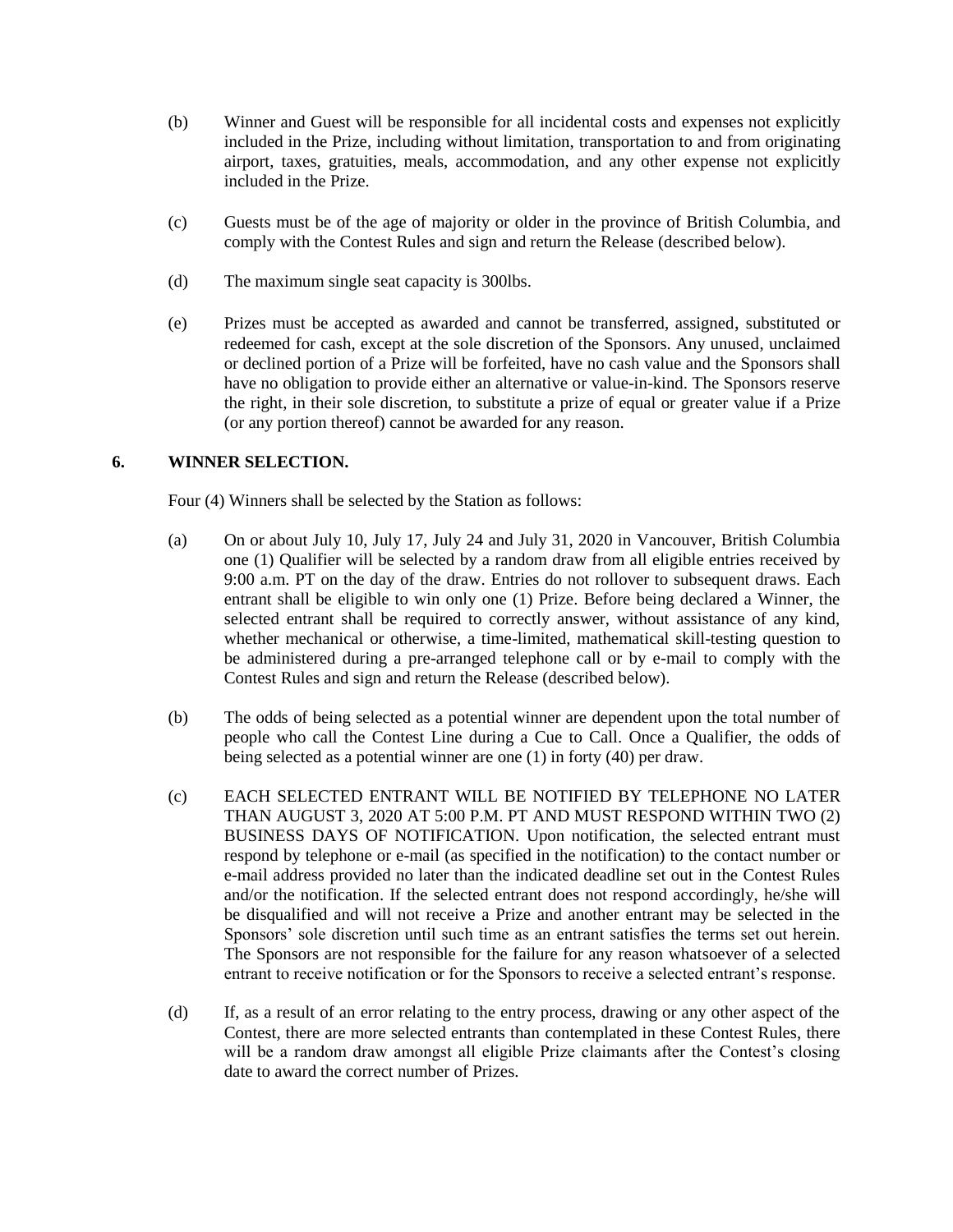- **7. RELEASE.** Winners and Guests will be required to execute a legal agreement and release ("**Release**") that confirms Winners' and Guests': (i) eligibility for the Contest and compliance with these Contest Rules; (ii) acceptance of the Prize as offered; (iii) release of each of the Sponsors and their respective parent companies, subsidiaries, affiliates and/or related companies and each of their employees, directors, officers, suppliers, agents, sponsors, administrators, licensees, representatives, advertising, media buying and promotional agencies (collectively, the "**Releasees**") from any and all liability for any loss, harm, damages, cost or expense arising out of participation in the Contest, participation in any Contest-related activity or the acceptance, use, or misuse of any Prize, including but not limited to costs, injuries, losses related to personal injuries, death, damage to, loss or destruction of property, rights of publicity or privacy, defamation, or portrayal in a false light, or from any and all claims of third parties arising therefrom; and (iv) grant to the Sponsors of the unrestricted right, in the Sponsors' collective or individual discretion, to produce, reproduce, display, publish, convert, post, serve, broadcast, communicate by telecommunication, exhibit, distribute, adapt and otherwise use or re-use the Winner's and Guest's name, statements, image, likeness, voice and biography, in any and all media now known or hereafter devised, in connection with the Contest and the promotion and exploitation thereof. The executed Release must be returned within two (2) business days of the date indicated on the accompanying letter of notification or the verification as a Winner or the selected entrant will be disqualified and the Prize forfeited.
- **8. INDEMNIFICATION BY ENTRANT.** By entering the Contest, each entrant releases and holds Releasees harmless from any and all liability for any injuries, loss or damage of any kind to the entrant or any other person, including personal injury, death, or property damage, resulting in whole or in part, directly or indirectly, from: (a) their participation in the Contest or any Contestrelated activity; (b) the acceptance, use, or misuse of any Prize; or (c) any breach of the Contest Rules. Each entrant agrees to fully indemnify Releasees from any and all claims by third parties relating to the entrant's participation in the Contest, without limitation.
- **9. LIMITATION OF LIABILITY.** The Sponsors assume no responsibility or liability for lost, late, unintelligible/illegible, falsified, damaged, misdirected or incomplete entries, notifications, responses, replies or any Release, or for any telephone, hardware or technical malfunctions that may occur, including but not limited to malfunctions that may affect the transmission or nontransmission of an entry. The Sponsors are not responsible for any incorrect or inaccurate information, whether caused by any of the equipment or programming associated with or utilized in the Contest or by any technical or human error which may occur in the administration of the Contest. The Sponsors assume no responsibility for any error, omission, interruption, deletion, defect, delay in operation or transmission, communications line failure, theft or destruction or unauthorized access to, or alteration of, entries. The Sponsors assume no responsibility or liability in the event that the Contest cannot be conducted as planned for any reason, including those reasons beyond the control of the Sponsors, such as tampering, unauthorized intervention, fraud, technical failures, or corruption of the administration, security, fairness, integrity or proper conduct of this Contest.
- **10. CONDUCT.** By participating in the Contest, each entrant is deemed to have executed and agrees to be bound by the Contest Rules, which will be posted at the Contest Website throughout the Contest Period. Each entrant further agrees to be bound by the decisions of the Sponsors, which shall be final and binding in all respects. The Sponsors reserve the right, in their sole discretion, to disqualify any entrant found to be: (a) violating the Contest Rules; (b) tampering or attempting to tamper with the entry process or the operation of the Contest, and/or the Contest Website or any related promotional website; (c) violating the terms of service, conditions of use and/or general rules or guidelines of any Corus property or service; and/or (d) acting in an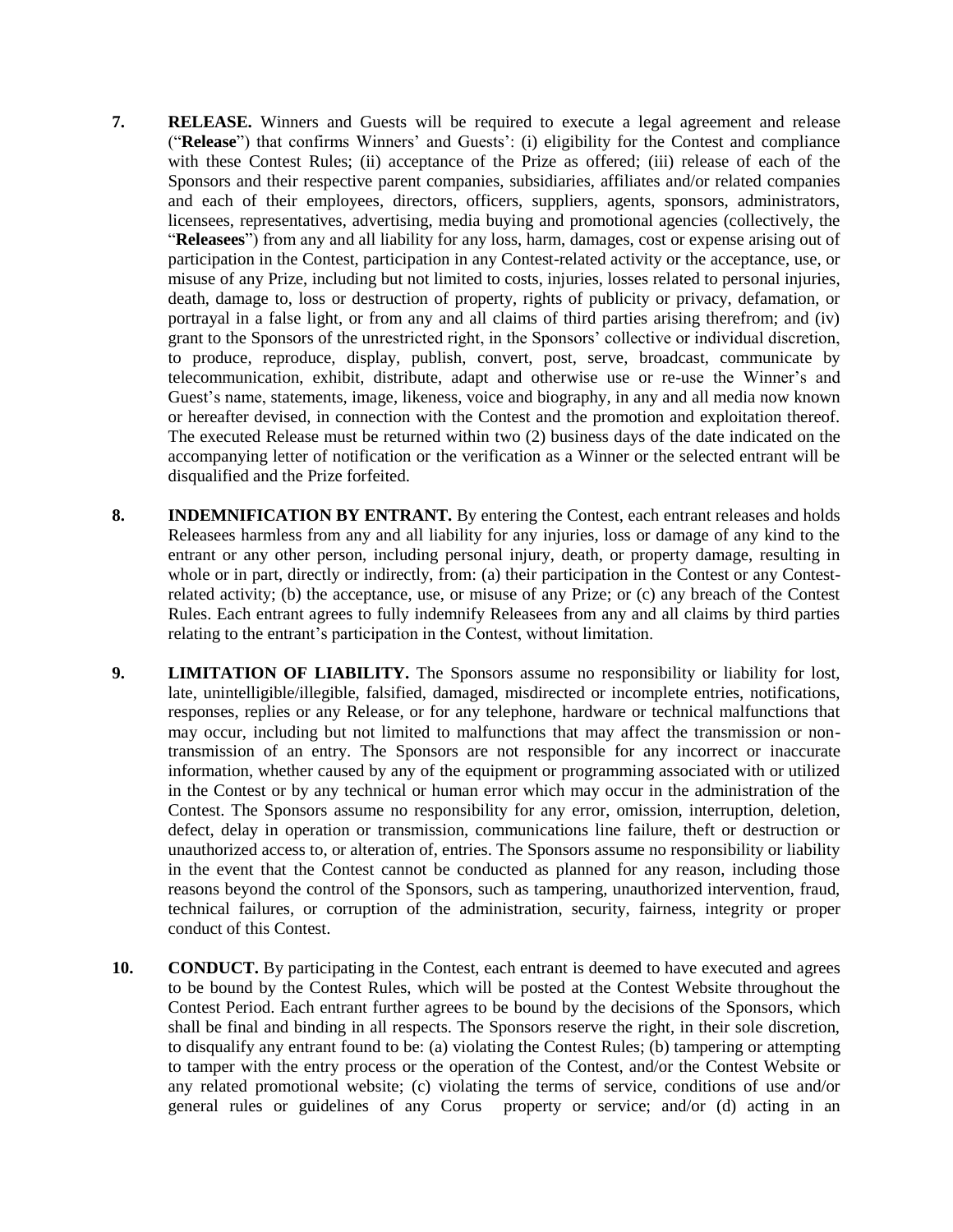unsportsmanlike or disruptive manner, or with intent to annoy, abuse, threaten or harass the Sponsors or any other person. CAUTION: ANY ATTEMPT TO DELIBERATELY UNDERMINE THE LEGITIMATE OPERATION OF THE CONTEST MAY BE A VIOLATION OF CRIMINAL AND CIVIL LAWS. SHOULD SUCH AN ATTEMPT BE MADE, THE SPONSORS RESERVE THE RIGHT TO SEEK REMEDIES AND DAMAGES TO THE FULLEST EXTENT PERMITTED BY LAW, INCLUDING BUT NOT LIMITED TO CRIMINAL PROSECUTION. Winners and Guests must at all times behave appropriately when taking part in the trip and observe the Contest Rules and any other rules or regulations in force at the locations. The Sponsors reserve the right to remove from the trip, any Winner and/or Guest who breaks such rules and/or fails to behave appropriately and to disqualify such Winner and/or Guest.

### **11. PRIVACY / USE OF PERSONAL INFORMATION.**

- (a) By participating in the Contest, each entrant: (i) grants to the Sponsors the right to use his/her name, mailing address, age range, telephone number and e-mail address (collectively the "**Personal Information**") for the purpose of administering the Contest, including but not limited to contacting and announcing the Winners and coordinating the provision of the Prizes; (ii) grants to the Sponsors the right to use his/her Personal Information for publicity and promotional purposes relating to the Contest, in any and all media now known or hereafter devised, without further compensation unless prohibited by law; and (iii) acknowledges that the Sponsors may disclose his/her Personal Information to third-party agents and service providers of any of the Sponsors in connection with any of the activities listed in (i) and (ii) above.
- (b) Corus will use the entrant's Personal Information only for identified purposes, and protect the entrant's Personal Information in a manner that is consistent with the Corus Privacy Policy at: <https://www.corusent.com/privacy-policy/>
- **12. INTELLECTUAL PROPERTY.** All intellectual property, including but not limited to trademarks, trade names, logos, designs, promotional materials, web pages, source code, drawings, illustrations, slogans and representations is owned by the Sponsors and/or their affiliates. All rights are reserved. Unauthorized copying or use of any copyrighted material or intellectual property without the express written consent of its owner is strictly prohibited.
- **13. TERMINATION.** Sponsors reserve the right, in their sole discretion, to terminate the Contest, in whole or in part, and/or modify, amend or suspend the Contest, and/or the Contest Rules in any way, at any time, for any reason without prior notice.
- **14. LAW.** These are the official Contest Rules. The Contest is subject to applicable federal, provincial and municipal laws and regulations. The Contest Rules are subject to change without notice in order to comply with any applicable federal, provincial and municipal laws or the policy of any other entity having jurisdiction over the Sponsors. All issues and questions concerning the construction, validity, interpretation and enforceability of the Contest Rules or the rights and obligations as between the entrant and the Sponsors in connection with the Contest shall be governed by and construed in accordance with the laws of the province of Ontario without giving effect to any choice of law or conflict of law rules or provisions that would cause the application of any other jurisdiction's laws.
- **15. SOCIAL MEDIA.** This Contest is in no way sponsored, endorsed or administered by any social media platforms on which the Contest may have been promoted and/or publicized, including but